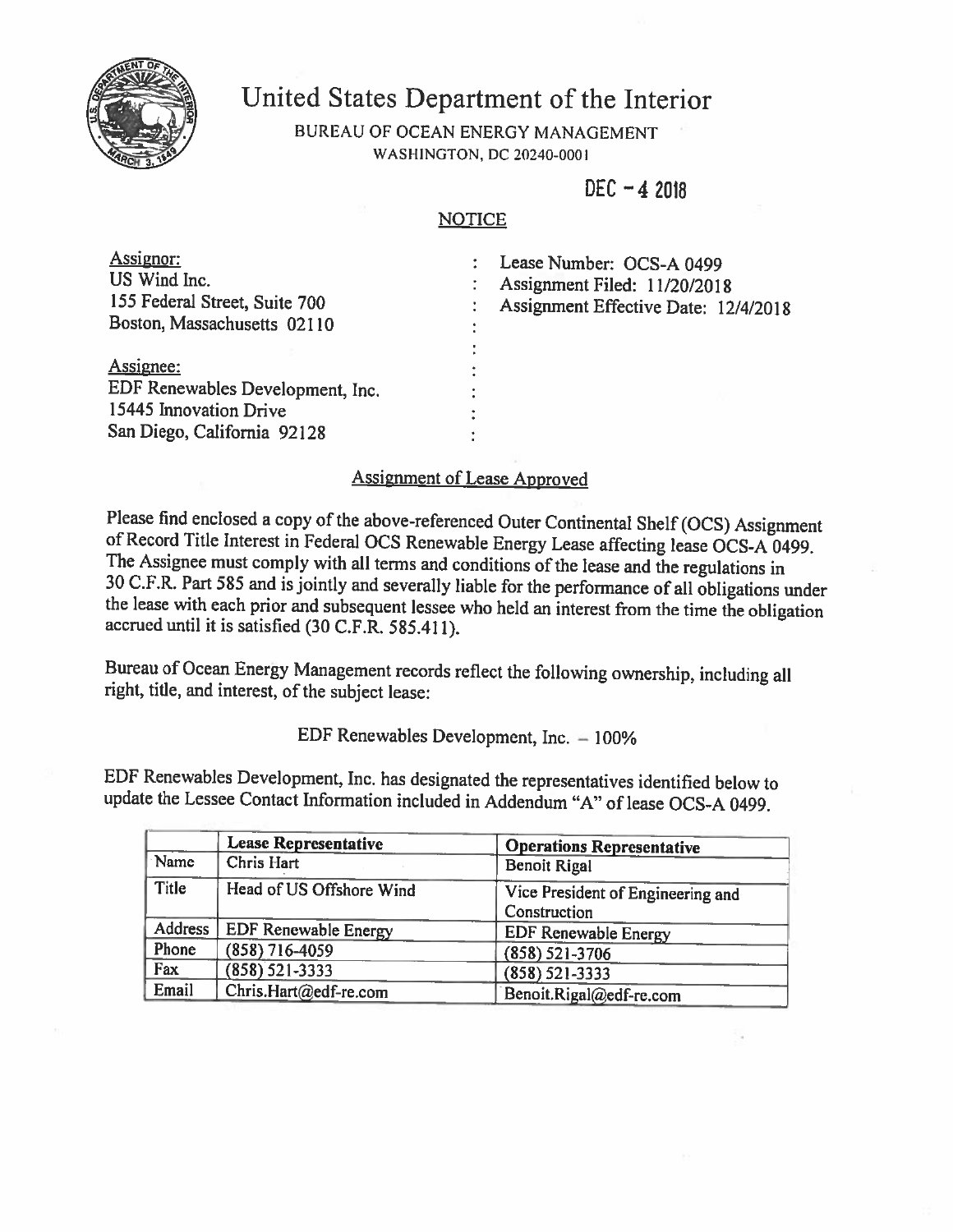For further information regarding this notice, please contact the Ms. Gina Best at (703) 787-1341 or gina.best@boem.gov.

James F. Bennett Program Manager Office of Renewable Energy Programs

Enclosure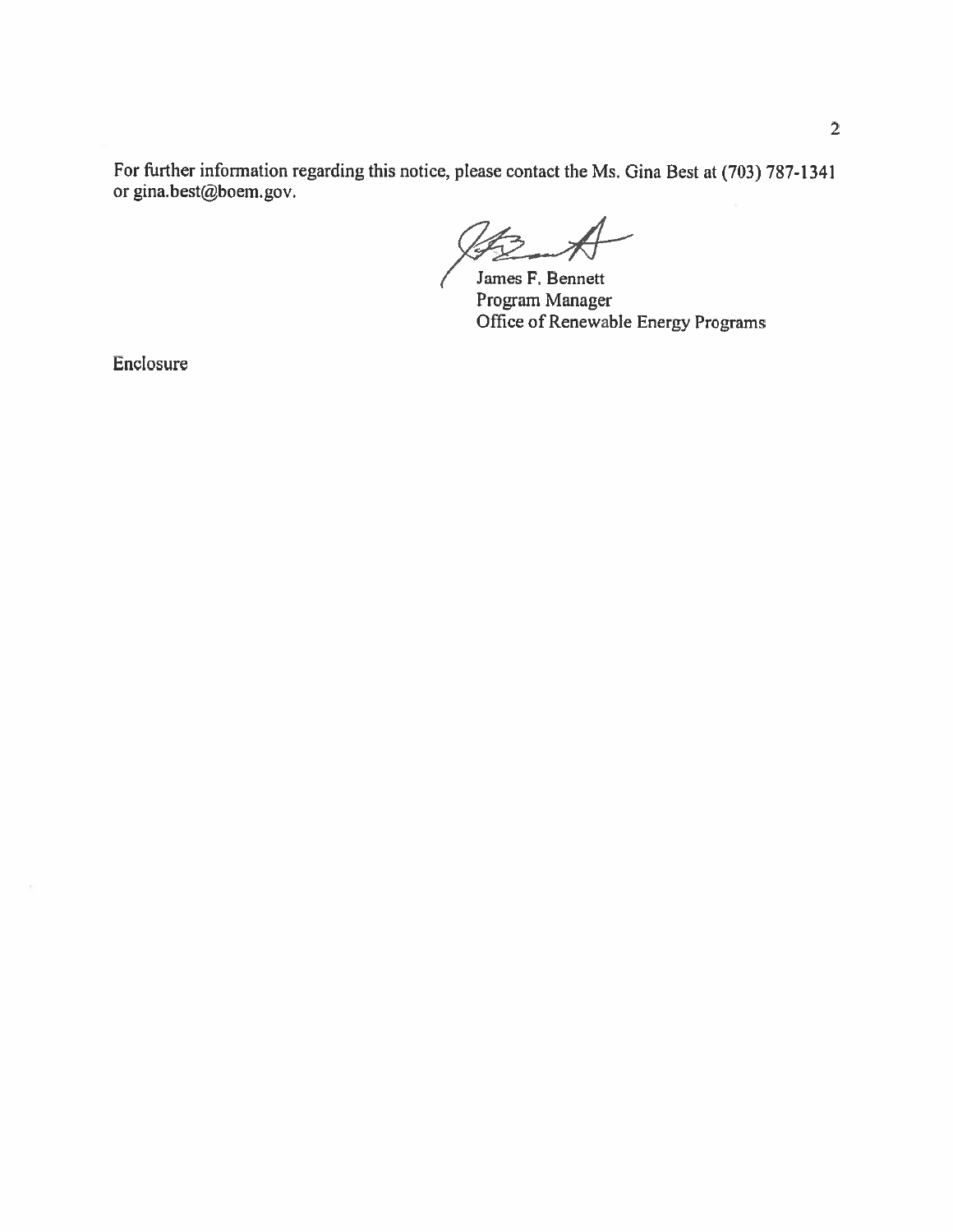Form BOEM-0003 (June 2016) Previous Editions are Obsolete.

# **RECEIVED**

## NOV 2 0 2018

**Office of Renewable** 

**Energy Programs** 

March 1, 2016

OCS-A 0499

Lease Effective Date

Lease No.

Part A: Assignment

This assignment is made with respect to the block(s) and/or aliquot part(s) described in Exhibit "A" attached hereto and made a part hereof.

Assignor(s) does hereby sell, assign, transfer and convey unto Assignee(s) the following undivided right, title and interest (insert name and qualification number of each Assignor and Assignee below):

Assignor(s): US Wind Inc.

U.S. Department of the Interior

 $\sim$ 

**Bureau of Ocean Energy Management** 

**ASSIGNMENT OF RECORD TITLE INTEREST IN** FEDERAL OCS RENEWABLE ENERGY LEASE

Assignee(s): EDF Renewables Development, Inc.

100.0%

**Percentage Interest Received** 

**Percentage Interest Conveyed** 

100.0%

 $\Box$  Exhibit "B," which sets forth other provisions between Assignor(s) and Assignee(s), is attached to and made a part of this assignment.

## For BOEM Use only - Do Not Type Below This Line

This Assignment of Record Title Interest has been filed as of the date stamped on this document and hereby approved by the Bureau of Ocean Energy Management on the date below.

| By CIRSA                     | Program Manager,<br>Office of Renewable Energy Programs | $DEC - 42018$        |  |
|------------------------------|---------------------------------------------------------|----------------------|--|
| Authorized Official for BOEM | Title                                                   | <b>Approval Date</b> |  |

Paperwork Reduction Act of 1995 (PRA) Statement: The PRA (44 U.S.C. 3501 et seq.) requires us to inform you that we collect this information to use in the adjudication process involved in leasing and tease operations. The BOEM uses the information to track ownership of leases in the OCS. Responses are required to obtain or retain a benefit. Release of such data and information is covered under 30 CFR 585.113. An agency may not conduct or sponsor, and a person is not required to respond to, a collection of information unless it displays a currently valid OMB Control Number. Public reporting burden of this form is estimated to average 30 minutes per response, including the time for reviewing instructions, gathering and maintaining data, and completing and reviewing the form. Direct comments regarding the burden estimate or any other aspect of this form to the Information Collection Clearance Officer, Bureau of Ocean Energy Management, 45600 Woodland Road, Sterling, Virginia 20166.

PAGE 1 OF 3

## **OMB Control No.: 1010-0176** Expiration Date: 06/30/2019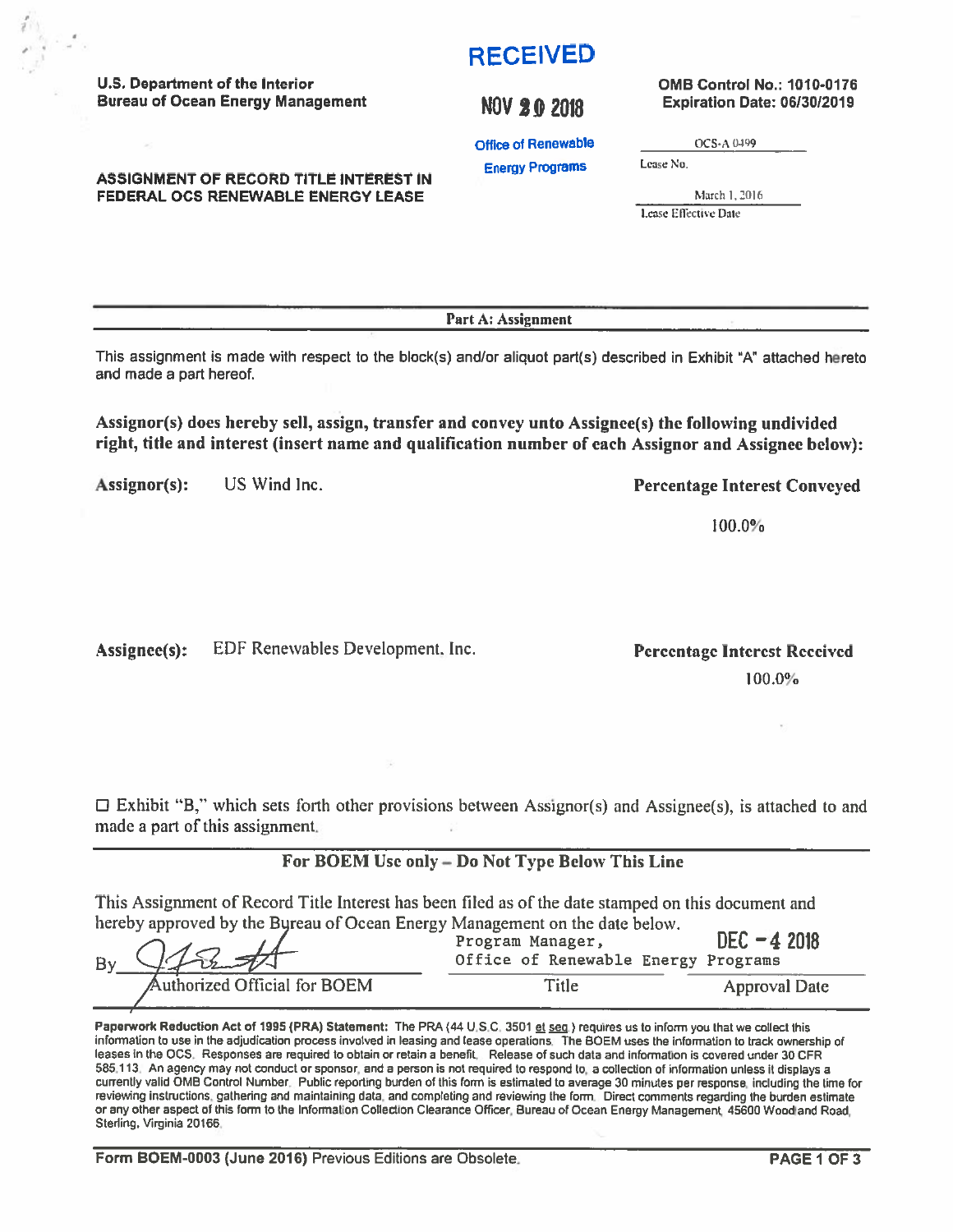#### **Part B-Certification and Acceptance**

- Each Assignor certifies it is the owner of the interest in the above-described lease that is hereby assigned to the Assignee(s) specified  $\mathbf{1}$ . above.
- DEBARMENT COMPLIANCE: Assignee shall comply with the Department of the Interior's nonprocurement debarment and  $2<sub>1</sub>$ suspension regulations as required by Subpart B of 2 CFR Part 1400 and shall communicate the requirement to comply with these regulations to persons with whom it does business related to this interest assignment by including this term in its contracts and transactions.
- 3. EQUAL\_OPPORTUNITY AND AFFIRMATIVE ACTION COMPLIANCE CERTIFICATION: Assignor(s) and Assignee(s) certify that they are in full compliance with Equal Opportunity Executive Order 11246, as amended, and the implementing regulations at 41 CFR 60-01 - Obligations of Contractors and Subcontractors; and 41 CFR 60-2 - Affirmative Action Programs. These requirements are for the purpose of preventing discrimination against persons on the basis of race, color, religion, sex, or national origin. These regulations have specific performance requirements.
- 4. Assignee's execution of this assignment constitutes acceptance of all applicable terms, conditions, stipulations and restrictions pertaining to the lease described herein. Applicable terms and conditions include, but are not limited to, an obligation to conduct all operations on the leasehold in accordance with the terms and conditions of the lease, to restore the leased lands upon completion of any operations as described in the lease, and to furnish and maintain bond(s) pursuant to regulations at 30 CFR Part 585. This assignment is subject to the Outer Continental Shelf Lands Act of August 7, 1953, 43 U.S.C. 1331 et seq., as amended (the "Act"), and Assignee(s) is subject to, and shall fully comply with, all applicable regulations now or to be issued under the Act. Notwithstanding any agreement between the Assignor(s) and Assignee(s), the parties' liability to the Bureau of Ocean Energy Management is governed by 30 CFR Part 585.

This Assignment of Interest will be made effective between the parties hereto as of \_\_\_\_\_\_\_\_\_\_\_\_\_\_, upon approval by the Bureau of Ocean Energy Management, United States Department of the Interior.

This instrument may be executed in any number of counterparts, each of which will be deemed an original instrument, but all of which together shall constitute but one and the same instrument provided, however, this instrument and any other counterpart hereof, will not be binding unless and until executed by all of the parties, and will not be accepted by the Bureau of Ocean Energy Management unless all counterparts are filed simultaneously.

I certify that the statements made herein by the undersigned are true, complete and correct to the best of my knowledge and belief and are made in good faith.

Title 18 U.S.C. 1001 makes it a crime for any person knowingly and willfully to make to any Department or agency of the United States any false, fictitious or fraudulent statements or representations as to any matter within its jurisdiction.

Assignor Name: US Wind Inc. **Assignor Qualification No.** 15023

**Signatory Name: Riccardo Toto Signatory Title: President** 

 $11 - 16 - 2018$ 

**Execution Date Assignee Name: EDF Renewables Development, Inc. Assignee Qualification No.** 15027

By:

Signatory Name<br>Signatory Title:  $\mathbf{m}$ e:

**Tristan Grimbert Chief Executive Officer** 

**Execution Date** 

**Assignor Name: Assignor Qualification No.** 

 $By:$ **Signatory Name: Signatory Title:** 

**Execution Date** 

**Assignee Name: Assignee Qualification No.** 

 $By:$ 

Signatory Name: **Signatory Title:** 

**Execution Date** 

Rannh BOEM-0803 (Judge 2016) Brevaods Editions are Obsolete.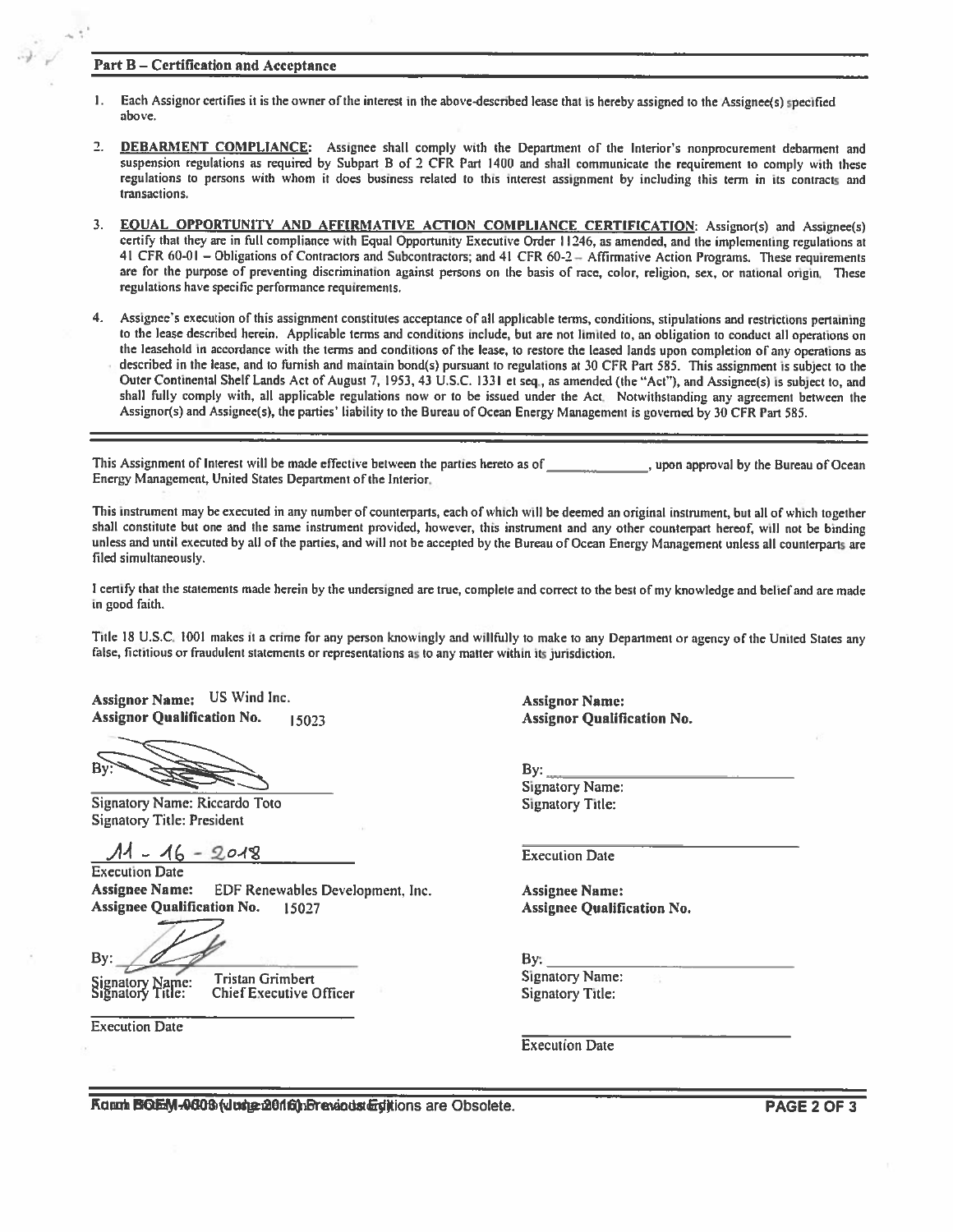### Part B - Certification and Acceptance

 $-1.1$ 

أترفو

- Each Assignor certifies it is the owner of the interest in the above-described lease that is hereby assigned to the Assignee(s) specified 1. above.
- $2 -$ DEBARMENT COMPLIANCE: Assignee shall comply with the Department of the Interior's nonprocurement debarment and suspension regulations as required by Subpart B of 2 CFR Part 1400 and shall communicate the requirement to comply with these regulations to persons with whom it does business related to this interest assignment by including this term in its contracts and transactions.
- 3. EQUAL OPPORTUNITY AND AFFIRMATIVE ACTION COMPLIANCE CERTIFICATION: Assignor(s) and Assignee(s) certify that they are in full compliance with Equal Opportunity Executive Order 11246, as amended, and the implementing regulations at 41 CFR 60-01 - Obligations of Contractors and Subcontractors; and 41 CFR 60-2 - Affirmative Action Programs. These requirements are for the purpose of preventing discrimination against persons on the basis of race, color, religion, sex, or national origin. These regulations have specific performance requirements.
- 4. Assignee's execution of this assignment constitutes acceptance of all applicable terms, conditions, stipulations and restrictions pertaining to the lease described herein. Applicable terms and conditions include, but are not limited to, an obligation to conduct all operations on the leasehold in accordance with the terms and conditions of the lease, to restore the leased lands upon completion of any operations as described in the lease, and to furnish and maintain bond(s) pursuant to regulations at 30 CFR Part 585. This assignment is subject to the Outer Continental Shelf Lands Act of August 7, 1953, 43 U.S.C. 1331 et seq., as amended (the "Act"), and Assignee(s) is subject to, and shall fully comply with, all applicable regulations now or to be issued under the Act. Notwithstanding any agreement between the Assignor(s) and Assignee(s), the parties' liability to the Bureau of Ocean Energy Management is governed by 30 CFR Part 585.

This Assignment of Interest will be made effective between the parties hereto as of . upon approval by the Bureau of Ocean Energy Management, United States Department of the Interior.

This instrument may be executed in any number of counterparts, each of which will be deemed an original instrument, but all of which together shall constitute but one and the same instrument provided, however, this instrument and any other counterpart hereof, will not be binding unless and until executed by all of the parties, and will not be accepted by the Bureau of Ocean Energy Management unless all counterparts are filed simultaneously.

I certify that the statements made herein by the undersigned are true, complete and correct to the best of my knowledge and belief and are made in good faith.

Title 18 U.S.C. 1001 makes it a crime for any person knowingly and willfully to make to any Department or agency of the United States any false, fictitious or fraudulent statements or representations as to any matter within its jurisdiction.

Assignor Name: US Wind Inc. **Assignor Qualification No.** 15023

Bv

Signatory Name: Riccardo Toto Signatory Title: President

 $11 - 16 - 2018$ 

**Execution Date Assignee Name:** EDF Renewables Development, Inc. Assignee Qualification No. 15027

Signatory Name:<br>Signatory Title: **Tristan Grimbert Chief Executive Officer** 

**Execution** Date

**Assignor Name: Assignor Qualification No.** 

 $By:$ 

**Signatory Name:** Signatory Title:

**Execution Date** 

**Assignee Name: Assignee Qualification No.** 

 $By:$ 

**Signatory Name:** Signatory Title:

**Execution Date** 

Kannh EQEM-0000 (dume 2016) hPrevious digitions are Obsolete.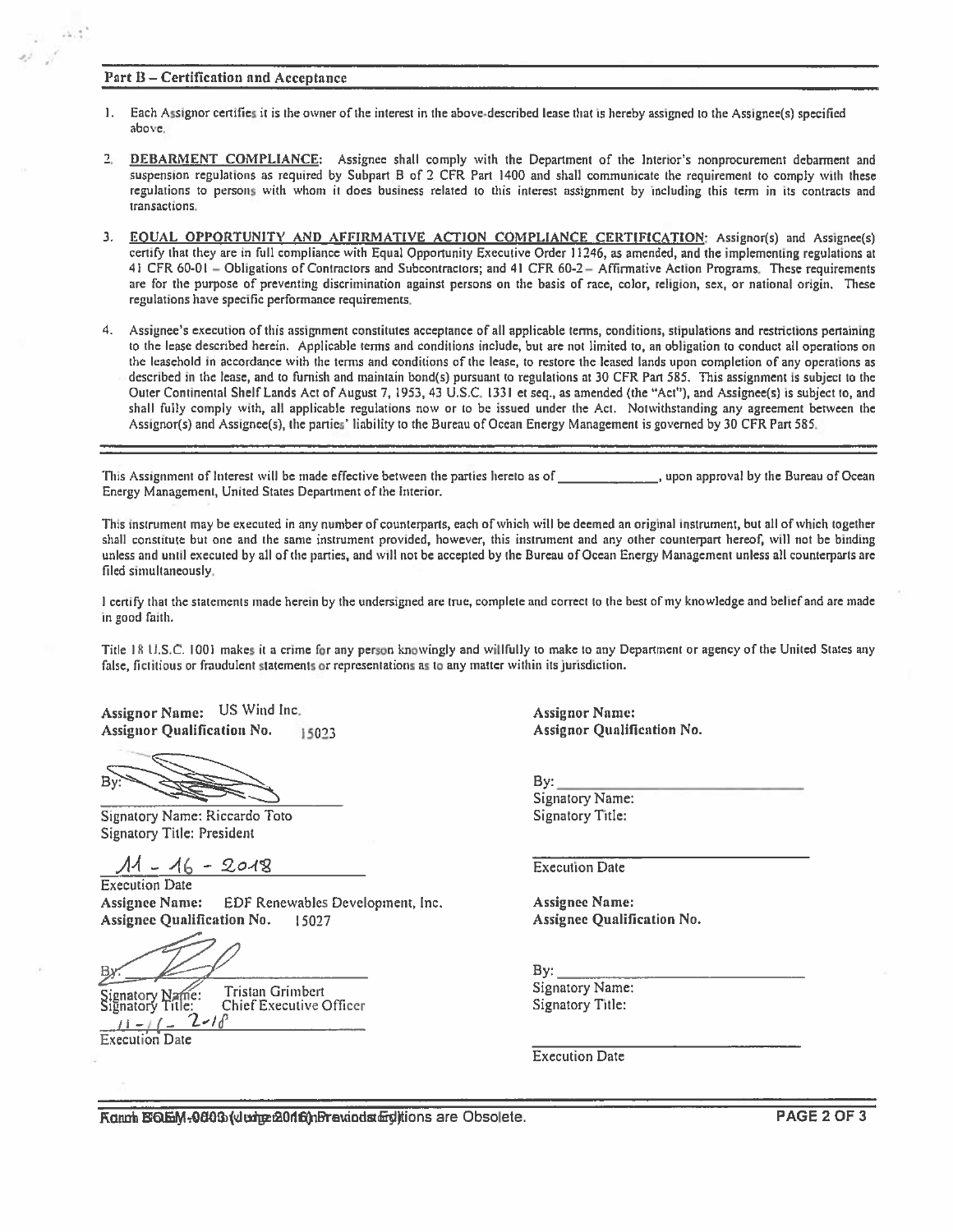## **EXHIBIT "A"**

 $\frac{1}{4\pi\left(\frac{1}{p}\right)^{2}}\left(\frac{1}{p}\right)^{\frac{1}{2}}$ 

## ASSIGNMENT OF RECORD TITLE INTEREST IN FEDERAL OCS RENEWABLE ENERGY LEASE

The Assignment is made with respect to the following described block(s) and/or aliquot part(s) of the lease:

| Area Name or<br><b>Protraction Diagram</b> | <b>Block</b>                     | <b>Subdivision or Aliquot Part</b><br>(If entire block, enter "All")       |
|--------------------------------------------|----------------------------------|----------------------------------------------------------------------------|
| Wilmington NJ18-02                         |                                  | All Blocks and portions of Blocks listed in Addendum A to commercial lease |
|                                            |                                  |                                                                            |
|                                            | OCS-A 0499, including:           |                                                                            |
|                                            | Block 6389, E1/2;                |                                                                            |
|                                            |                                  | Block 6438, NE1/4 of NE1/4, S1/2 of NE1/4, SE1/4;                          |
|                                            | <b>Block 6439, All;</b>          |                                                                            |
|                                            | <b>Block 6488, All:</b>          |                                                                            |
|                                            | <b>Block 6489, All;</b>          |                                                                            |
|                                            | <b>Block 6539; All;</b>          |                                                                            |
|                                            | Bock-6588; All                   |                                                                            |
|                                            |                                  | Block 6589, N1/2, SW1/4, N1/2 of SE1/4;                                    |
|                                            | <b>Block 6636, NE1/4;</b>        |                                                                            |
|                                            | <b>Block 6637, All;</b>          |                                                                            |
|                                            | <b>Block 6638, All,</b>          |                                                                            |
|                                            | Block 6639, W1/2, S1/2 of SE1/4; |                                                                            |
|                                            | <b>Block 6687, All;</b>          |                                                                            |
|                                            | <b>Block 6688, All,</b>          |                                                                            |
|                                            | <b>Block 6689, All;</b>          |                                                                            |
|                                            | Block 6735, E1/2;                |                                                                            |
|                                            | BIOCK 6736, All:                 |                                                                            |
|                                            | <b>Block 6737, All:</b>          |                                                                            |
|                                            | <b>Block 6738, All;</b>          |                                                                            |
|                                            | <b>Block 6739, All;</b>          |                                                                            |
|                                            | <b>Block 6784, SE1/4;</b>        |                                                                            |
|                                            |                                  |                                                                            |
|                                            | Block 6785, E1/2, SW1/4;         |                                                                            |
|                                            | <b>Block 6786, All;</b>          |                                                                            |
|                                            | <b>Block 6787, All;</b>          |                                                                            |
|                                            | <b>Block 6788, All;</b>          |                                                                            |
|                                            | <b>Block 6789, All;</b>          |                                                                            |
|                                            | Block 6834, N1/2 of NE1/4;       |                                                                            |
|                                            |                                  | Block 6835, E1/2, NW1/4, NE1/4 of SW1/4;                                   |
|                                            | <b>Block 6836, All;</b>          |                                                                            |
|                                            | <b>Block 6837, All;</b>          |                                                                            |
|                                            | <b>Block 6838, All;</b>          |                                                                            |
|                                            |                                  | Block 6839, NE1/4, W1/2, NW1/4 of SE1/4;                                   |
|                                            |                                  | Block 6885, NE1/4, N1/2 of SE1/4, SE1/4 of SE1/4;                          |
|                                            | <b>Block 6886, All:</b>          |                                                                            |
|                                            | <b>Block 6887, All:</b>          |                                                                            |
|                                            |                                  | Block 6888, NE1/4, W1/2, W1/2 of SE1/4;                                    |
|                                            | Block 6889, NW1/4 of NW1/4;      |                                                                            |
|                                            |                                  | Block 6936, NE1/4, N1/2 of NW1/4, SE1/4 of NW1/4, N1/2 of SE1/4, SE1/4 of  |
|                                            | SE1/4:                           |                                                                            |
|                                            |                                  | Block 6937, N1/2, SW1/4, N1/2 of SE1/4, SW1/4 of SE1/4;                    |
|                                            |                                  | Block 6938, N1/2 of NW1/4, SW1/4 of NW1/4; and                             |
|                                            | Block 6987, N1/2 of NW1/4.       |                                                                            |
|                                            |                                  |                                                                            |

Form BOEM-0003 (June 2016) Previous Editions are Obsolete.

PAGE 3 OF 3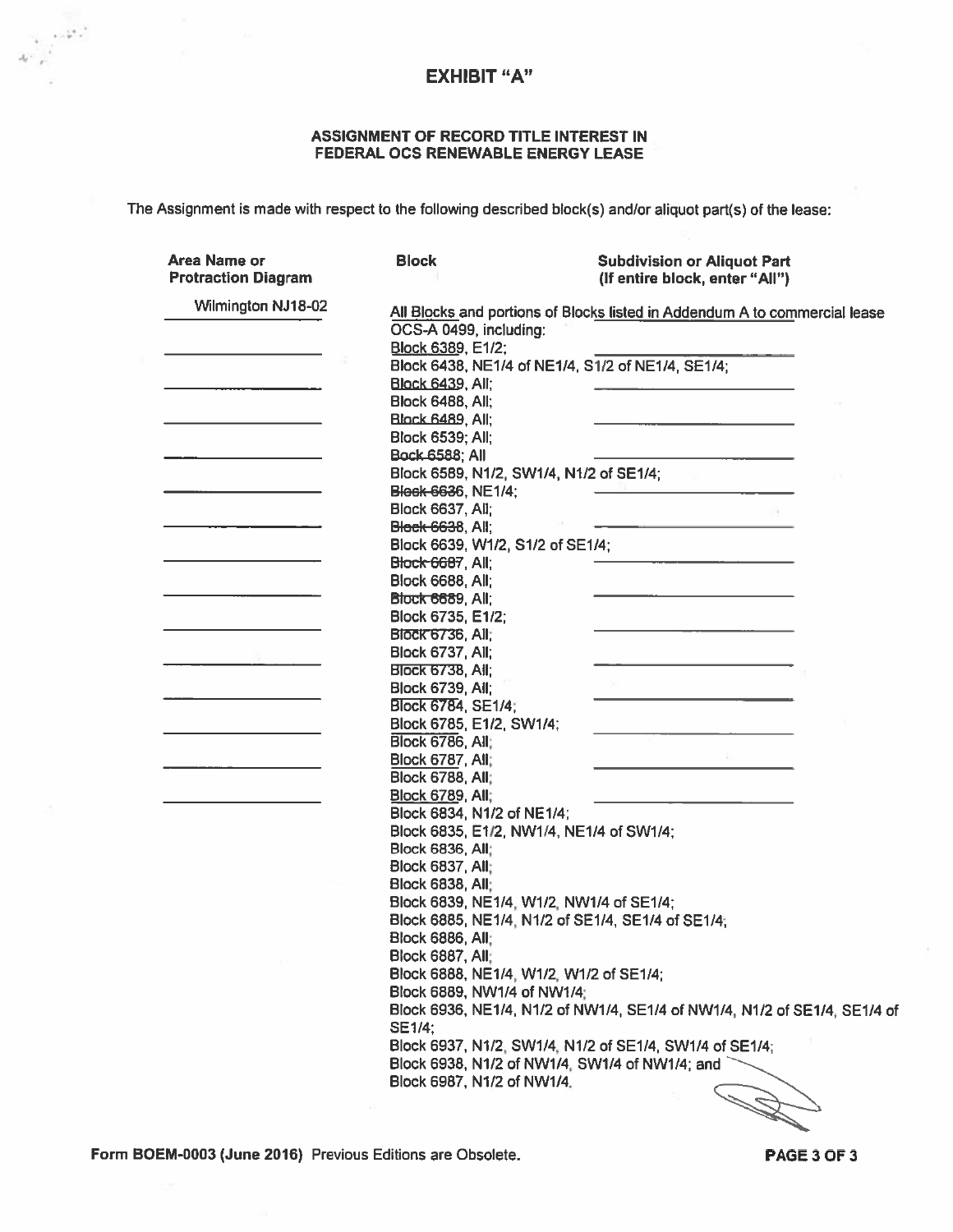| <b>LSSRPGRN</b> |                                                                                                   |                                                                                             |                                     |                              |              | 12-DEC-2018<br>Date     |
|-----------------|---------------------------------------------------------------------------------------------------|---------------------------------------------------------------------------------------------|-------------------------------------|------------------------------|--------------|-------------------------|
|                 |                                                                                                   |                                                                                             | Serial Register Page For REn Leases |                              |              | Page<br>$\mathbf{1}$    |
| OCS-A00499      |                                                                                                   |                                                                                             |                                     |                              |              |                         |
|                 | Current Status RENPT                                                                              | North Atlantic                                                                              |                                     | Sale# ATLW5                  | Sale Date    |                         |
|                 | Bonus Bid<br>.000                                                                                 | Initial Acreage<br>74160.000000                                                             | Current Acreage<br>74160.000000     | Per Acre Amt.<br>.00         | Royalty Rate | Rental                  |
|                 | REn Acquisition Amt                                                                               | REn Auction Frmt Cd<br><b>MFB</b>                                                           | REn FERC Approval<br>N              | REn Lease Type<br><b>CLC</b> |              | REn Multi Activity<br>N |
|                 | Original Lessee(s):                                                                               |                                                                                             |                                     |                              |              |                         |
|                 | US Wind Inc.                                                                                      |                                                                                             |                                     |                              |              | 100.00000 %             |
|                 | Description:                                                                                      |                                                                                             |                                     |                              |              |                         |
|                 |                                                                                                   | E1/2 of Block 6389, Wilmington, OCS Official Protraction Diagram, NJ18-02                   |                                     |                              |              |                         |
|                 | NE1/4NE1/4; S1/2NE1/4; SE1/4 of Block 6438, Wilmington, OCS Official Protraction Diagram, NJ18-02 |                                                                                             |                                     |                              |              |                         |
|                 |                                                                                                   | All of Block 6439, Wilmington, OCS Official Protraction Diagram, NJ18-02                    |                                     |                              |              |                         |
|                 |                                                                                                   | All of Block 6488, Wilmington, OCS Official Protraction Diagram, NJ18-02                    |                                     |                              |              |                         |
|                 |                                                                                                   | All of Block 6489, Wilmington, OCS Official Protraction Diagram, NJ18-02                    |                                     |                              |              |                         |
|                 |                                                                                                   | All of Block 6539, Wilmington, OCS Official Protraction Diagram, NJ18-02                    |                                     |                              |              |                         |
|                 |                                                                                                   | All of Block 6588, Wilmington, OCS Official Protraction Diagram, NJ18-02                    |                                     |                              |              |                         |
|                 |                                                                                                   | N1/2; SW1/4; N1/2SE1/4 of Block 6589, Wilmington, OCS Official Protraction Diagram, NJ18-02 |                                     |                              |              |                         |
|                 |                                                                                                   | NE1/4 of Block 6636, Wilmington, OCS Official Protraction Diagram, NJ18-02                  |                                     |                              |              |                         |

All of Block 6637, Wilmington, OCS Official Protraction Diagram, NJ18-02

All of Block 6638, Wilmington, OCS Official Protraction Diagram, NJ18-02

W1/2;S1/2SE1/4 of Block 6639, Wilmington, OCS Official Protraction Diagram, NJ18-02

All of Block 6687, Wilmington, OCS Official Protraction Diagram, NJ18-02

All of Block 6688, Wilmington, OCS Official Protraction Diagram, NJ18-02

All of Block 6689, Wilmington, OCS Official Protraction Diagram, NJ18-02

**OCS-**A00499

**\* \* \* \* \* \* UNCLASSIFIED \* \* \* \* \* \***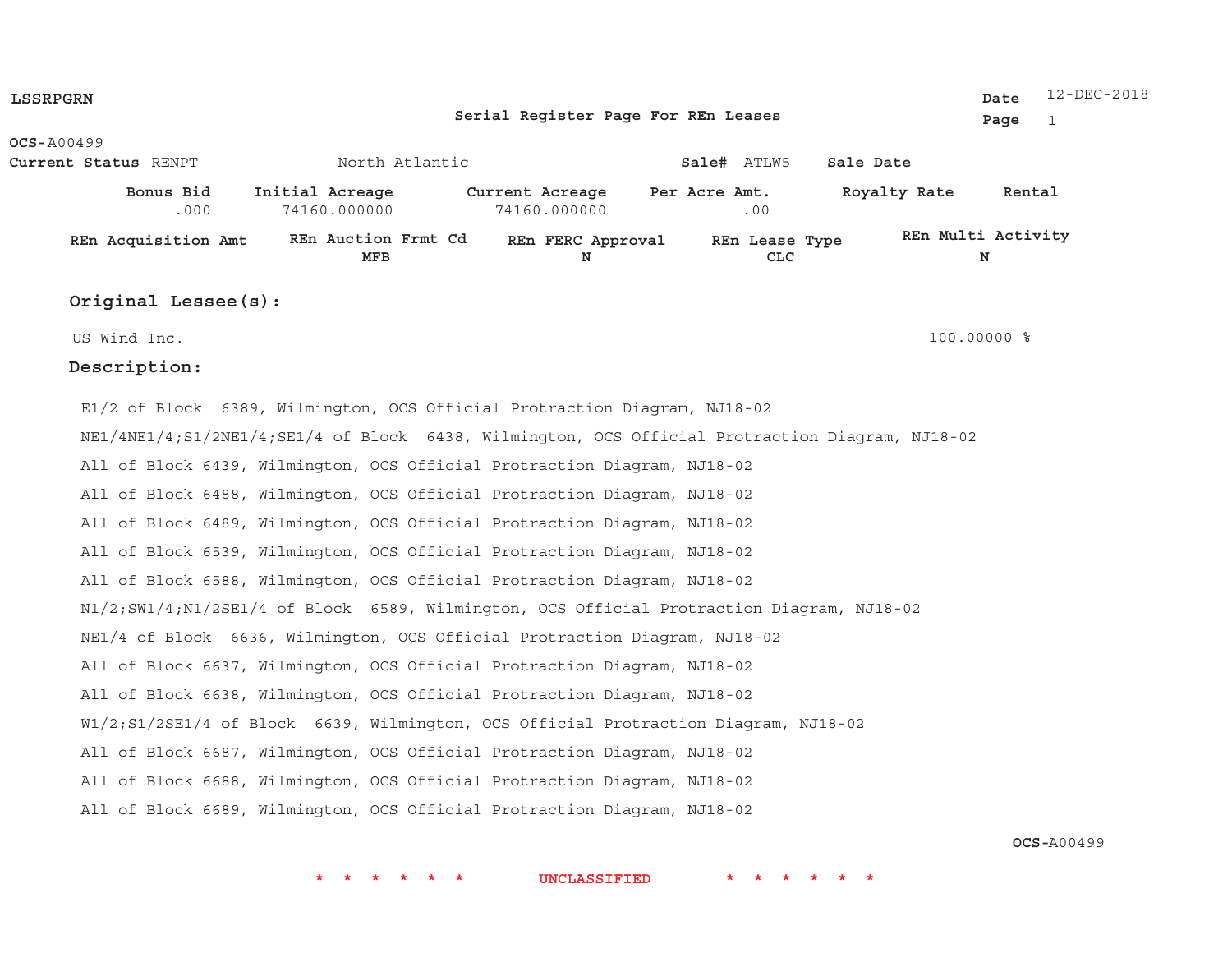#### **LSSRPGRN**

#### **Serial Register Page For REn Leases**

12-DEC-2018**Date**

**Page** 2

**OCS-**A00499**Current Status**

RENPT **Sale#** North Atlantic

ATLW5 **Sale Date**

E1/2 of Block 6735, Wilmington, OCS Official Protraction Diagram, NJ18-02 All of Block 6736, Wilmington, OCS Official Protraction Diagram, NJ18-02 All of Block 6737, Wilmington, OCS Official Protraction Diagram, NJ18-02 All of Block 6738, Wilmington, OCS Official Protraction Diagram, NJ18-02 All of Block 6739, Wilmington, OCS Official Protraction Diagram, NJ18-02 E1/2;SW1/4 of Block 6785, Wilmington, OCS Official Protraction Diagram, NJ18-02 All of Block 6786, Wilmington, OCS Official Protraction Diagram, NJ18-02 All of Block 6787, Wilmington, OCS Official Protraction Diagram, NJ18-02 All of Block 6788, Wilmington, OCS Official Protraction Diagram, NJ18-02 All of Block 6789, Wilmington, OCS Official Protraction Diagram, NJ18-02 N1/2NE1/4 of Block 6834, Wilmington, OCS Official Protraction Diagram, NJ18-02 E1/2;NW1/4;NE1/4SW1/4 of Block 6835, Wilmington, OCS Official Protraction Diagram, NJ18-02 All of Block 6836, Wilmington, OCS Official Protraction Diagram, NJ18-02 All of Block 6837, Wilmington, OCS Official Protraction Diagram, NJ18-02 All of Block 6838, Wilmington, OCS Official Protraction Diagram, NJ18-02 NE1/4;W1/2;NW1/4SE1/4 of Block 6839, Wilmington, OCS Official Protraction Diagram, NJ18-02 NE1/4;N1/2SE1/4;SE1/4SE1/4 of Block 6885, Wilmington, OCS Official Protraction Diagram, NJ18-02

**OCS-**A00499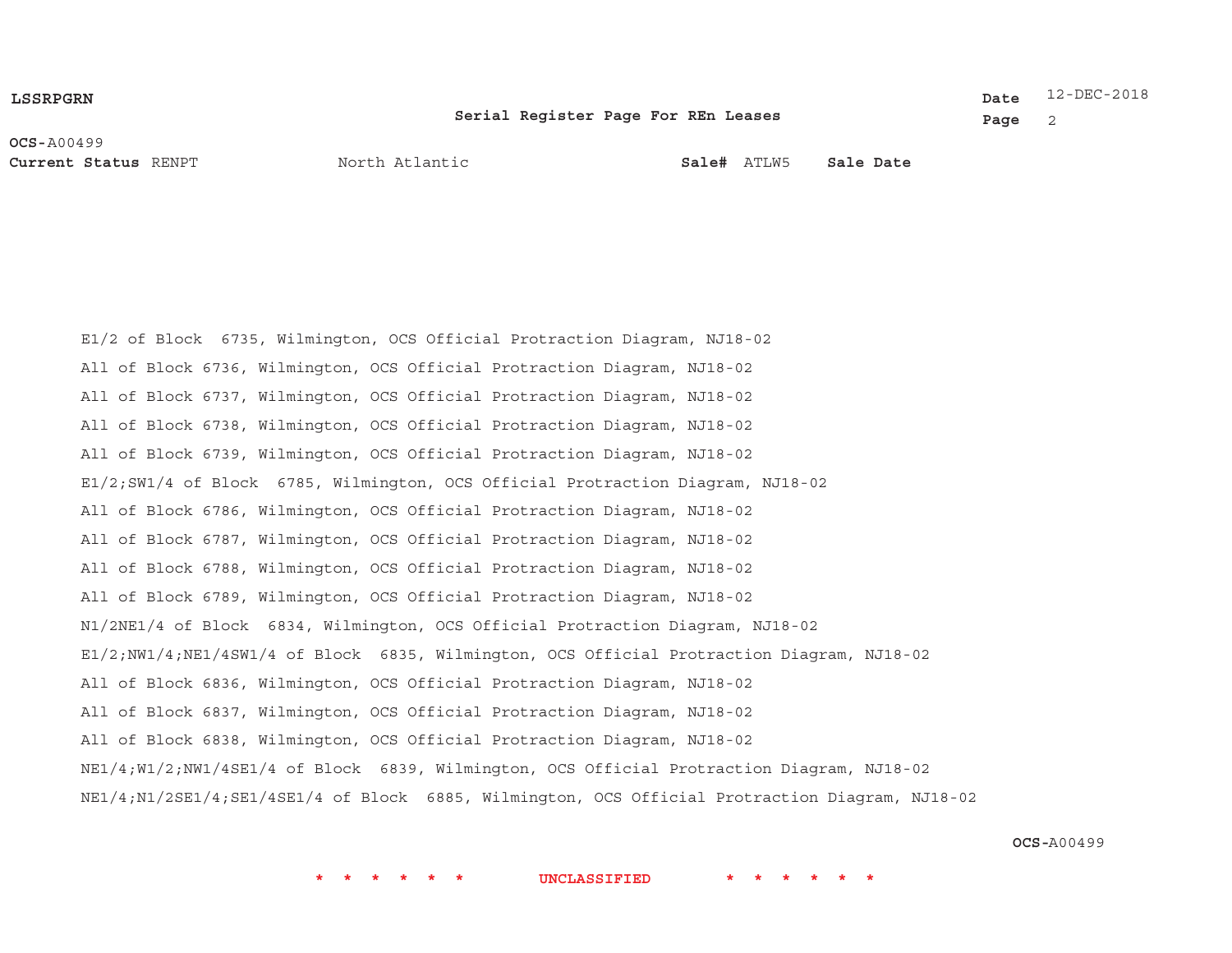#### **LSSRPGRN**

#### **Serial Register Page For REn Leases**

12-DEC-2018**Date**

**Page** 3

**OCS-**A00499**Current Status**

RENPT **Sale#** North Atlantic

ATLW5 **Sale Date**

All of Block 6886, Wilmington, OCS Official Protraction Diagram, NJ18-02 All of Block 6887, Wilmington, OCS Official Protraction Diagram, NJ18-02 NE1/4;W1/2;W1/2SE1/4 of Block 6888, Wilmington, OCS Official Protraction Diagram, NJ18-02 NW1/4NW1/4 of Block 6889, Wilmington, OCS Official Protraction Diagram, NJ18-02 NE1/4;N1/2NW1/4;SE1/4NW1/4;N1/2SE1/4;SE1/4SE1/4 of Block 6936, Wilmington, OCS Official Protraction Diagram, NJ18-02N1/2;SW1/4;N1/2SE1/4;SW1/4SE1/4 of Block 6937, Wilmington, OCS Official Protraction Diagram, NJ18-02 N1/2NW1/4;SW1/4NW1/4 of Block 6938, Wilmington, OCS Official Protraction Diagram, NJ18-02 N1/2NW1/4 of Block 6987, Wilmington, OCS Official Protraction Diagram, NJ18-02 Effective 05/01/2016. SE1/4 of Block 6784, Wilmington, OCS Official Protraction Diagram, NJ18-02

|   | LINE/INTERSECTIONS |             | TANGENT/ARC CENTERS |  |  |
|---|--------------------|-------------|---------------------|--|--|
|   | x.                 |             | х                   |  |  |
|   | 564800.000         | 4348800.000 |                     |  |  |
|   | 567200.000         | 4348800.000 |                     |  |  |
|   | 567200.000         | 4351200.000 |                     |  |  |
| 4 | 564800.000         | 4351200.000 |                     |  |  |

**01-MAR-2016** Date of lease: 03/01/2016. Expected expiration date: 02/28/2026

**OCS-**A00499

**\* \* \* \* \* \* UNCLASSIFIED \* \* \* \* \* \***